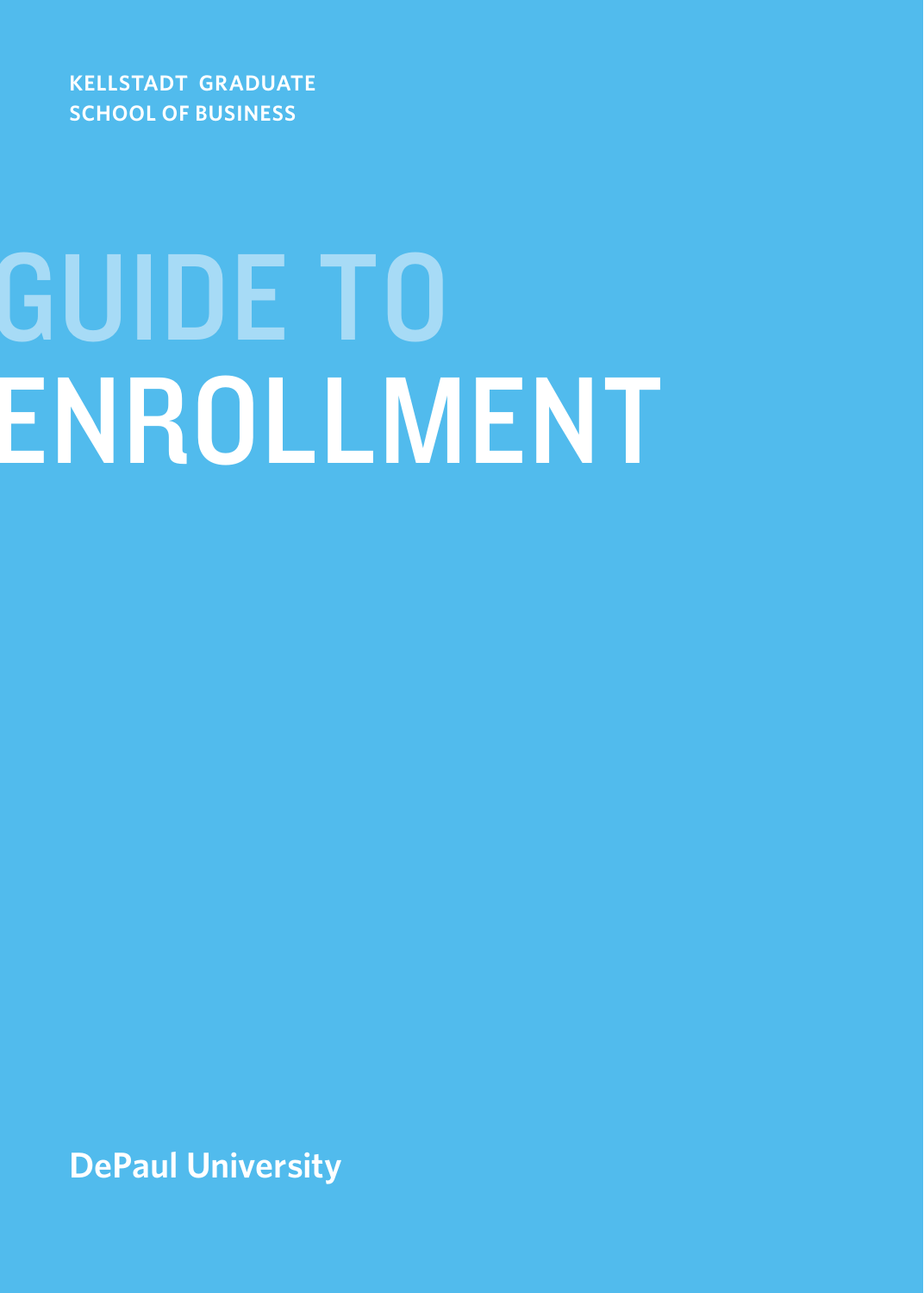## **CONTENTS**

| <b>NEXT STEPS Example 2018</b> |
|--------------------------------|
| Intent to Register 1           |
| Academic Advising              |
| Campus Connection 2            |
| GSB 420 Waiver Exam 2          |
| Photo ID Card and              |
| Email Account 2                |
|                                |
| Immunization Forms 2           |

| <b>RESOURCES</b> 3                                           |  |
|--------------------------------------------------------------|--|
|                                                              |  |
| Computer Labs 3                                              |  |
| Technology Training 3                                        |  |
| Libraries 3                                                  |  |
| Study Abroad Opportunities 3                                 |  |
| Kellstadt MBA Association 4                                  |  |
| Health Insurance 4                                           |  |
| Fitness Center 4                                             |  |
| Parking 4                                                    |  |
| <b>ACADEMIC CALENDAR ACADEMIC ACADEMIC ACADEMIC CALENDAR</b> |  |
| <b>TUITION AND FINANCIAL AID 6</b>                           |  |
| How to Apply for Financial Aid 6                             |  |

**WHERE TO LIVE IN CHICAGO . . . 8** University Center (UC) ........ 8 Off-Campus Housing ......... 8

| <b>INTERNATIONAL STUDENTS 9</b><br>Office for International Students |
|----------------------------------------------------------------------|
| and Scholars 9                                                       |
|                                                                      |
| English Language Academy<br>9                                        |
| <b>DePaul International Students</b>                                 |
| Organization 9                                                       |
| <b>Curricular Practical Training and</b>                             |
| Optional Practical Training 9                                        |
| m                                                                    |
| Loop Campus Map<br>$\overline{10}$                                   |
| Lincoln Park Campus Map 12                                           |
| <b>TRANSPORTATION</b><br><b><i>Charles Community</i></b>             |
| Campus Locations<br>$\overline{14}$                                  |

Consult these resources and begin your journey to become the newest graduate student in DePaul's Kellstadt Graduate School of Business (KGSB).

## NEXT STEPS

#### **INTENT TO REGISTER**

Your first step is to complete the "Intent to Register" form online at **kellstadt.depaul.edu/intent**. Submitting this form notifies us that you intend to enroll at DePaul for the quarter stated in your acceptance letter. When we receive your "Intent to Register," your student record will be activated.

#### **ACADEMIC ADVISING**

You will find your degree program sheet in your admission packet. This sheet lets you know if you have been waived from any course requirements, lists the courses you will need to take to earn your degree and shows the total number of credit hours you will need to complete.

All incoming KGSB students are **required** to meet with an academic advisor before registering for their first quarter of classes. Academic advisors will assist you with course selection as well as show you how to register for classes online. There are two options for scheduling your initial advising appointment: an in-person appointment with an advisor or a telephone advising appointment. Please contact our office at (312) 362-8810 to schedule your advising appointment as soon as possible to ensure the greatest variety of course options.

As a KGSB student, you are strongly encouraged to meet with an academic advisor periodically to plan your enrollment for future quarters and ensure that you complete all of the required core and concentration courses.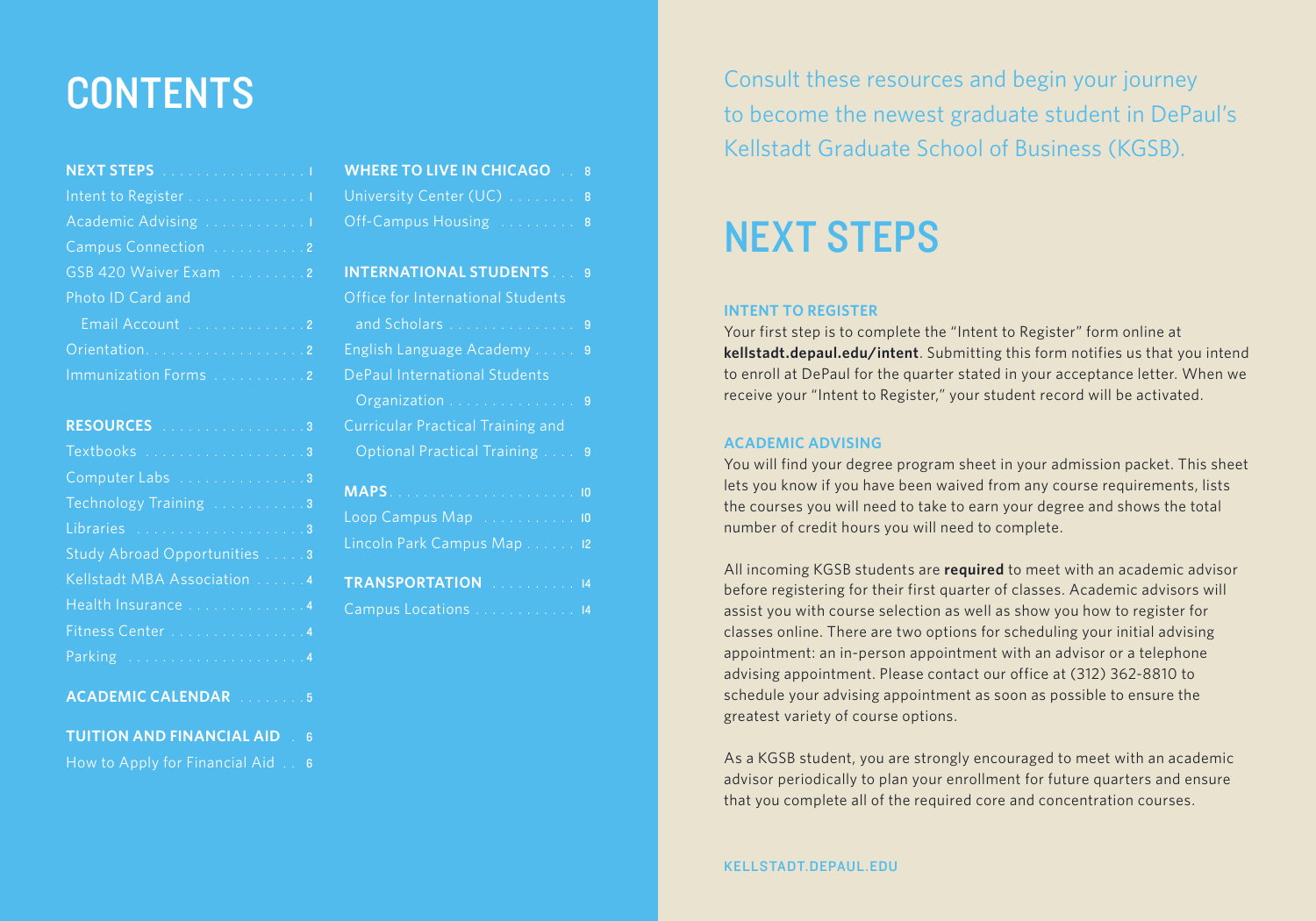#### **CAMPUS CONNECTION**

Campus Connection is DePaul's online portal for current students; you may access class schedules, student account information, registration dates and a variety of other resources. Visit **kellstadt.depaul.edu/student-resources/ campus-connect-tutorial** to familiarize yourself with the features of Campus Connection.

#### **GSB 420 WAIVER EXAM**

GSB 420 (Applied Quantitative Analysis) is a required core course for the MBA program and some master of science programs. While students cannot waive this class based on previous course work, students who feel that they have a strong background in statistics and calculus may attempt to waive the course through completing the waiver exam. Visit **kellstadt.depaul.edu/ student-resources** to learn more.

#### **PHOTO ID CARD AND EMAIL ACCOUNT**

After meeting with an advisor and registering for classes, you may obtain a photo ID card and DePaul email account. The ID card functions as a library card and also is required for entry into some buildings and computer labs. ID Services offices are located on all campuses, although hours of operation vary. For locations and current hours, please visit **go.depaul.edu/idservices**.

#### **ORIENTATION**

An orientation session for incoming KGSB students is usually held fall and spring quarters, and we strongly encourage you to attend if at all possible. You will receive an invitation by email with details of our next orientation. For more information, please contact the KGSB office at (312) 362-8810.

#### **IMMUNIZATION FORMS**

Illinois law requires DePaul to have proof of immunizations on file for all students. We encourage you to submit the immunization form as soon as possible. If you fail to submit this form by the middle of your first quarter at DePaul, you will be unable to register for classes for the following quarter. For complete information on immunization requirements and to download an immunization form, visit **go.depaul.edu/immunization**.

## RESOURCES

#### **TEXTBOOKS**

You can purchase books for classes held at our Loop Campus on the lower level of Barnes & Noble, located at the DePaul Center (1 E. Jackson Blvd.). For bookstore hours, please visit **depaul.bkstore.com**. If you need additional information, contact the bookstore at (312) 362-8792.

Textbooks for courses offered at Naperville and O'Hare campuses, as well as textbooks for online learning courses, can be purchased at **mbsdirect.net**.

#### **COMPUTER LABS**

Computer labs are available on all campuses. Information about locations, hours, technology and printing options offered at each lab can be found at **is.depaul.edu/computers/labs**.

#### **TECHNOLOGY TRAINING**

Instructional Technology Development (ITD) offers free technology training for Microsoft Word, Excel and PowerPoint. Students also can access online training for Desire2Learn (D2L), Campus Connection and other programs. Visit **www.itd.depaul.edu/website/students/training.asp** for more information.

#### **LIBRARIES**

The Loop Campus library (10th floor of the DePaul Center) primarily focuses on business materials. You also will have access to other campus libraries and online resources. Complete details about locations, hours and resources can be found at **library.depaul.edu**.

#### **STUDY ABROAD OPPORTUNITIES**

KGSB offers a variety of short-term study abroad options for graduate students. For information about opportunities during the upcoming year, visit **studyabroad.depaul.edu**. You may contact (773) 325-7450 for more details.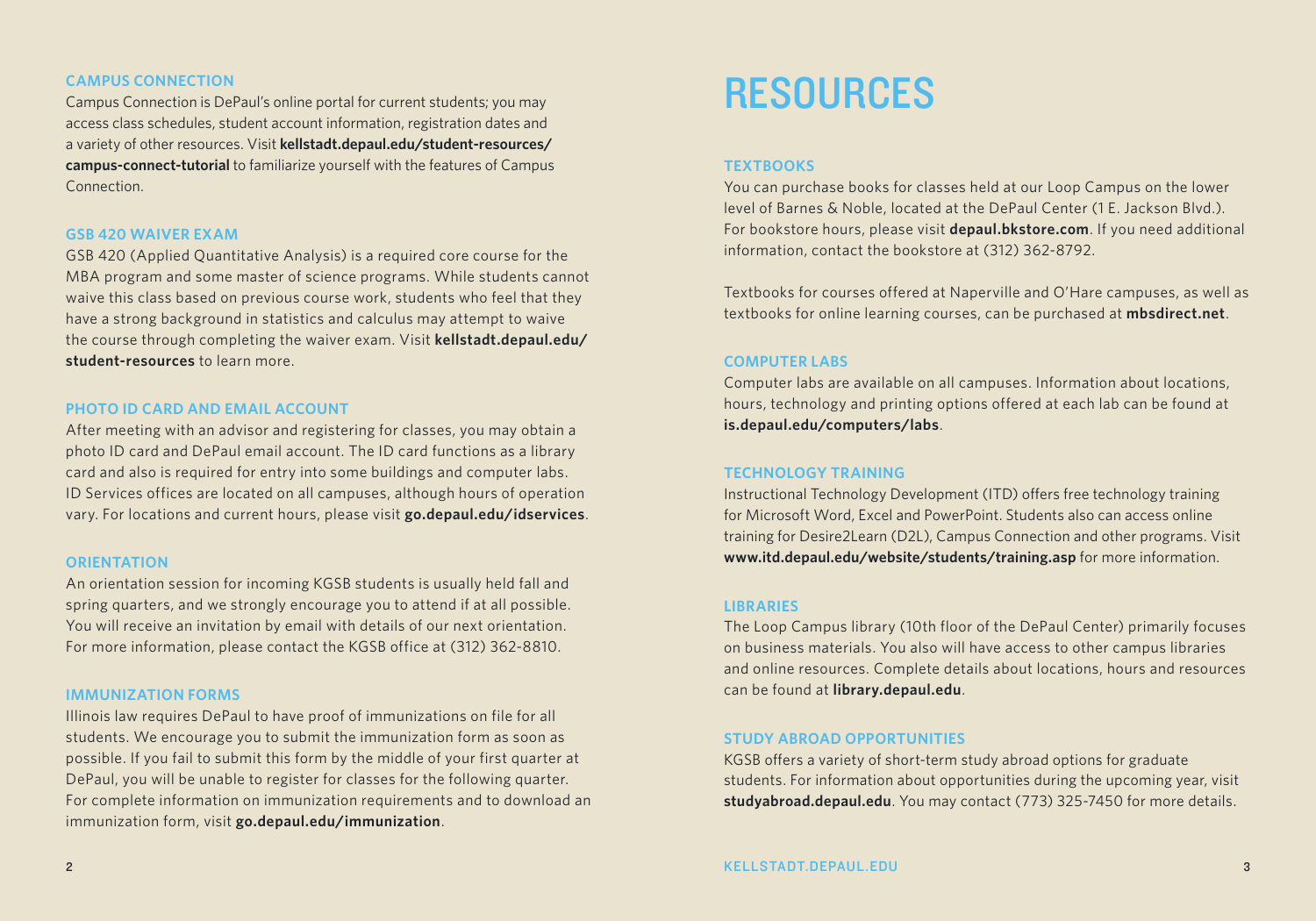#### **KELLSTADT MBA ASSOCIATION**

The Kellstadt MBA Association (KMBAA) is a student-run organization committed to enhancing the value of your graduate degree through social, cultural and professional development programs. The KMBAA is a great way to meet people and to give back to the DePaul community. KMBAA events provide opportunities to expand your professional network among DePaul's KGSB students and alumni. Visit **depaulmba.org** to learn about upcoming events and register to become a member.

#### **HEALTH INSURANCE**

Health insurance is available to any student registered at DePaul. For detailed information, visit **studentaffairs.depaul.edu**.

#### **FITNESS CENTER**

Graduate students may join the Ray Meyer Fitness and Recreation Center, located at the Lincoln Park Campus, at a discounted rate. For fitness center details, hours of operation and membership rates, visit **campusrec.depaul.edu**.

#### **PARKING**

Free parking is available at the O'Hare and Naperville campuses. DePaul does not own any parking facilities at the Loop Campus, but the following private parking facilities are near campus:

| Grant Park Garage (underground)    | 325 S. Michigan |
|------------------------------------|-----------------|
| Monroe Street Garage (underground) | 250 E. Monroe   |
| Crosstown Auto Park*               | 328 S. Wabash   |
| Auditorium Garage*                 | 65 E. Congress  |
| General Parking Corporation*       | 55 E. Monroe    |
| CNA Building*                      | 311 S. Wabash   |
| Mid City Parking                   | 219 S. Wabash   |

*\*These facilities offer discount rates for DePaul University. Claim check tickets can be validated at the DePaul Center, Lewis Center or CDM Center security stations.* 

# ACADEMIC CALENDAR

The regular academic year consists of three 10-week quarters. The fourth quarter (two summer sessions) is optional.

Fall Quarter: September-November Winter Quarter: January-March Spring Quarter: March–June Summer Quarter: Session I (June –July) Session II (July–August)

Visit **go.depaul.edu/calendar** for registration deadlines, start dates and final exam schedules.

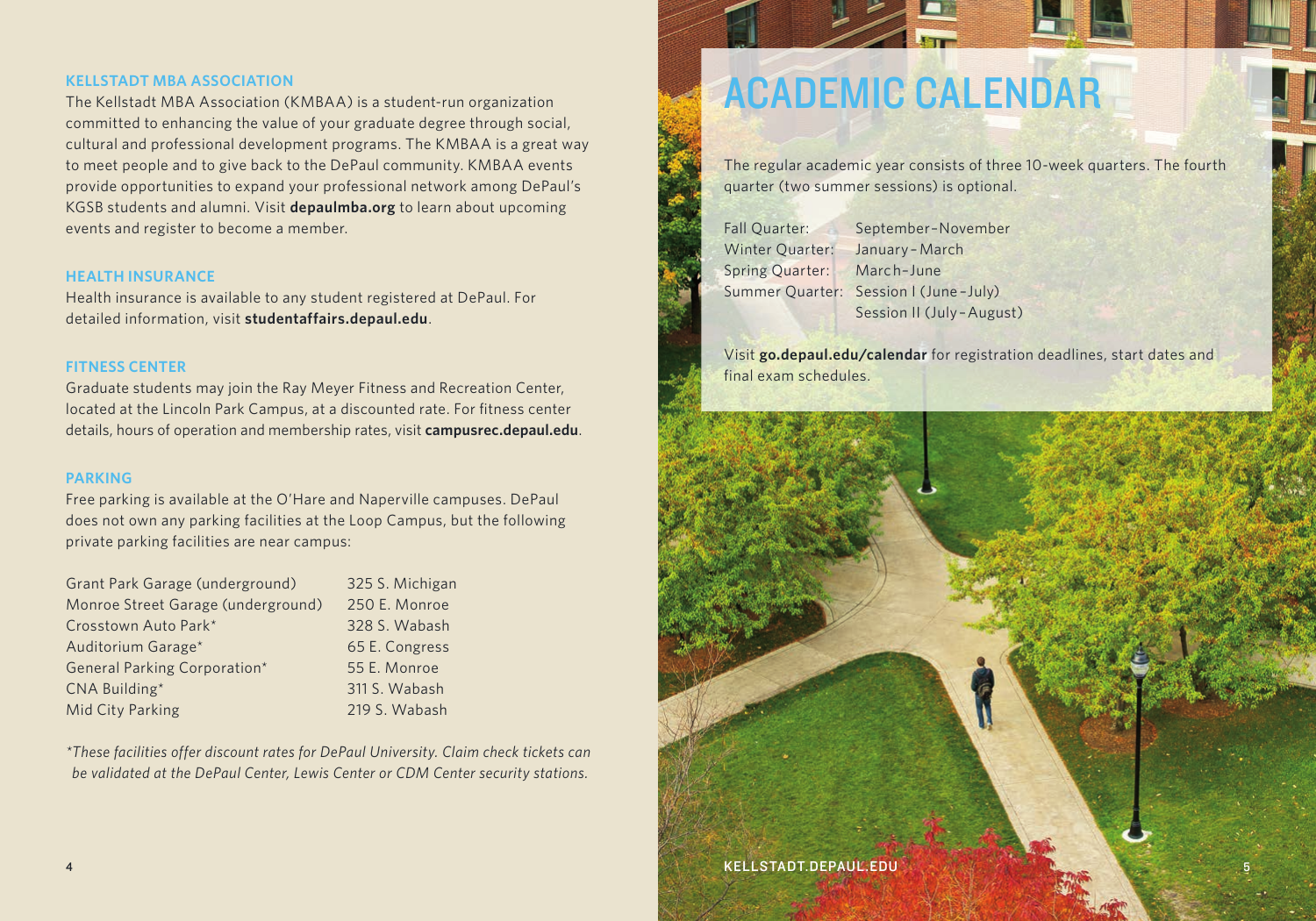# TUITION AND FINANCIAL AID

Tuition for graduate students in the Kellstadt Graduate School of Business is \$935 per credit hour for the 2012–2013 academic year. Each KGSB class is four quarter hours, so the cost per class is \$3,740.

In addition to tuition, approximately \$150 in fees is assessed per quarter (not per class). These fees include a CTA fee for the U-Pass—a university program that provides colleges students unlimited rides on CTA-operated bus and rail lines. Visit **upass.depaul.edu** for more information.

Complete information about fees, payment plans (including employer tuition reimbursement) and tuition due dates is available on the Student Accounts website at **studentaccounts.depaul.edu**.

Please note: DePaul University has implemented e-billing; you will not receive a tuition bill in the mail. We encourage you to take some time to familiarize yourself with the detailed information available on the Student Accounts website.

#### **HOW TO APPLY FOR FINANCIAL AID**

U.S. citizens and permanent residents (green card holders) may apply for federal financial aid. Visit **fafsa.ed.gov** and complete the Free Application for Federal Student Aid (FAFSA) online. DePaul's code is 001671. You'll need to complete a FAFSA for each academic year that you want to receive financial aid. Federal Direct Stafford Loans allow students to borrow money from the federal government to pay for university expenses. These loans are processed directly through the Office of Financial Aid. This office will provide you with the necessary paperwork; to borrow you do not need to contact a lender.

There are two types of direct loans:

1. **Subsidized Stafford**: Eligibility for subsidized direct loans is based on financial need. Repayment is deferred until six months after you graduate or cease to be enrolled at least half time. The interest is paid by the government while you are in school.

2. **Unsubsidized Stafford**: Eligibility for unsubsidized direct loans is not based on financial need. You may borrow the cost of education minus all other financial aid you receive, up to the annual direct loan maximum. However, you must either pay the interest while you are enrolled, or it will be accrued and capitalized to the principal. Repayment of the principal is deferred until you graduate or cease to be enrolled at least half time.

Once your FAFSA information has been received and processed, you will be able to accept your student loans online through your Campus Connection account.

For more information, visit DePaul's financial aid website at **go.depaul.edu/financial\_aid**.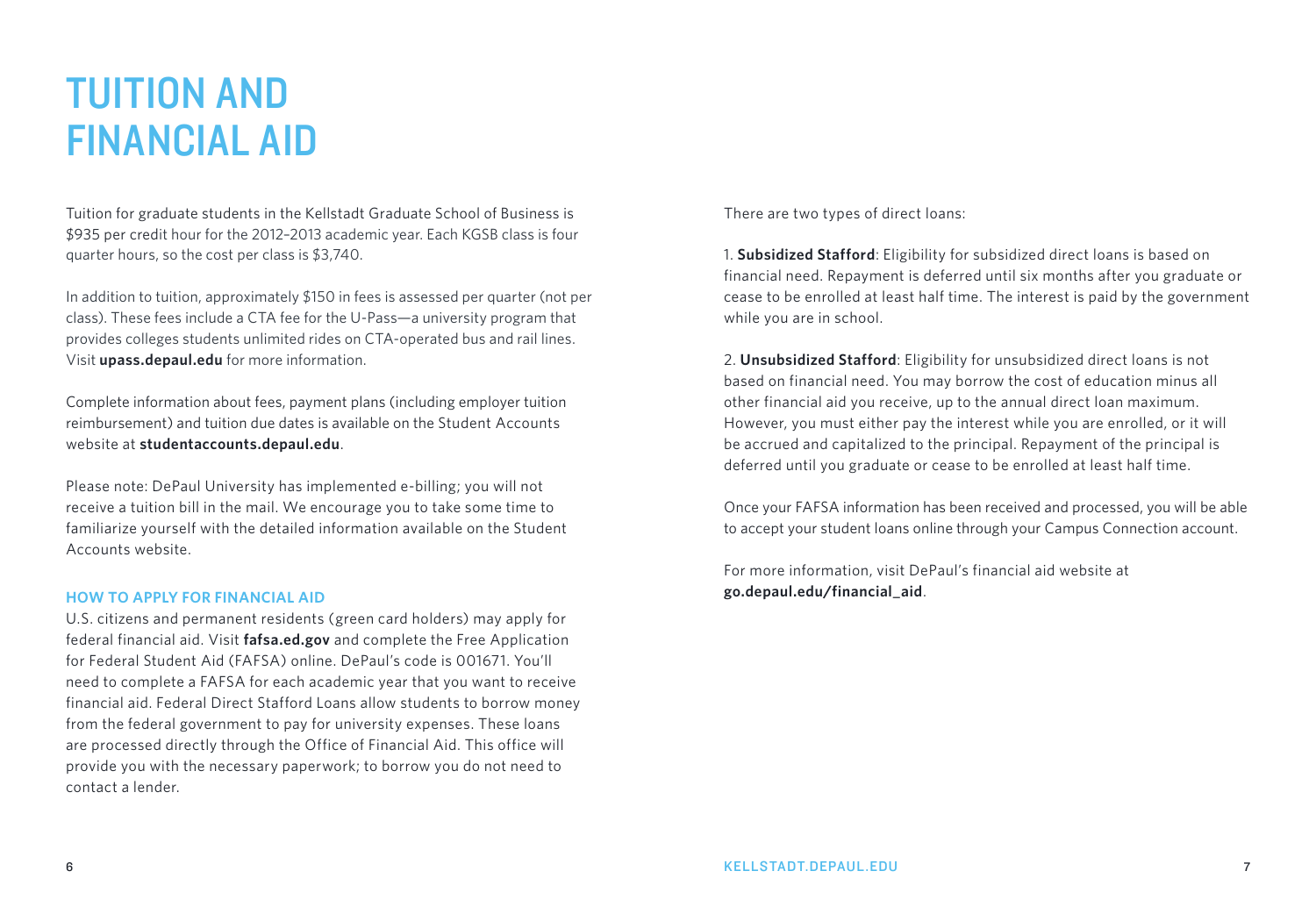# WHERE TO LIVE IN CHICAGO

Chicago has a variety of neighborhoods to choose from; DePaul students live throughout the city as well as in the suburbs. Getting to the Loop Campus is very easy since all "L" train lines, the Metra commuter rail and numerous bus lines have stops near the Loop Campus.

#### **UNIVERSITY CENTER (UC)**

Just two blocks from DePaul's Loop Campus, the UC offers numerous amenities, including a workout center, study rooms, food court, game room, bicycle storage and third-floor terrace. The UC location is ideal for DePaul graduate students and the room rate is billed conveniently through your student account. Visit **go.depaul.edu/uc** for more information.

#### **OFF-CAMPUS HOUSING**

The Department of Housing Services provides links to off-campus housing resources at **offices.depaul.edu/housing**. There are numerous free apartment search services in the Chicago area as well. Information about many of them can be found online by typing "Chicago apartment search" into any search engine.

## INTERNATIONAL **STUDENTS**

#### **OFFICE FOR INTERNATIONAL STUDENTS AND SCHOLARS**

The Office for International Students and Scholars (OISS) provides immigration advising to more than 1,000 non-immigrant students and scholars in F-1 and J-1 visa statuses. OISS is located at DePaul's Loop Campus in the DePaul Center (1 E. Jackson Blvd.). For more information, including hours of operation, visit **oiss.depaul.edu**. You also can contact OISS at (312) 362-8376 or oiss@depaul.edu.

#### **ENGLISH LANGUAGE ACADEMY**

The English Language Academy (ELA) offers a number of workshops and elective courses to help international students gain the language and academic skills needed for university-level degree programs. The ELA is located at DePaul's Loop Campus in the Lewis Building (25 E. Jackson Blvd.). For more information, visit **ela.depaul.edu**. You also can contact the ELA at (312) 362-6455 or ela@depaul.edu.

#### **DEPAUL INTERNATIONAL STUDENTS ORGANIZATION**

The DePaul International Students Organization (DISO) strives to build relationships between international and American students through a variety of cultural, social and professional events. For more information on how to get involved with DISO, please visit **sites.google.com/site/disosite**.

## **CURRICULAR PRACTICAL TRAINING AND OPTIONAL PRACTICAL TRAINING**

All international students in F-1 visa status are eligible for curricular practical training (CPT) and optional practical training (OPT) work authorization. CPT and OPT are available for most programs within KGSB. For more information about CPT and OPT, please contact your KGSB advisor.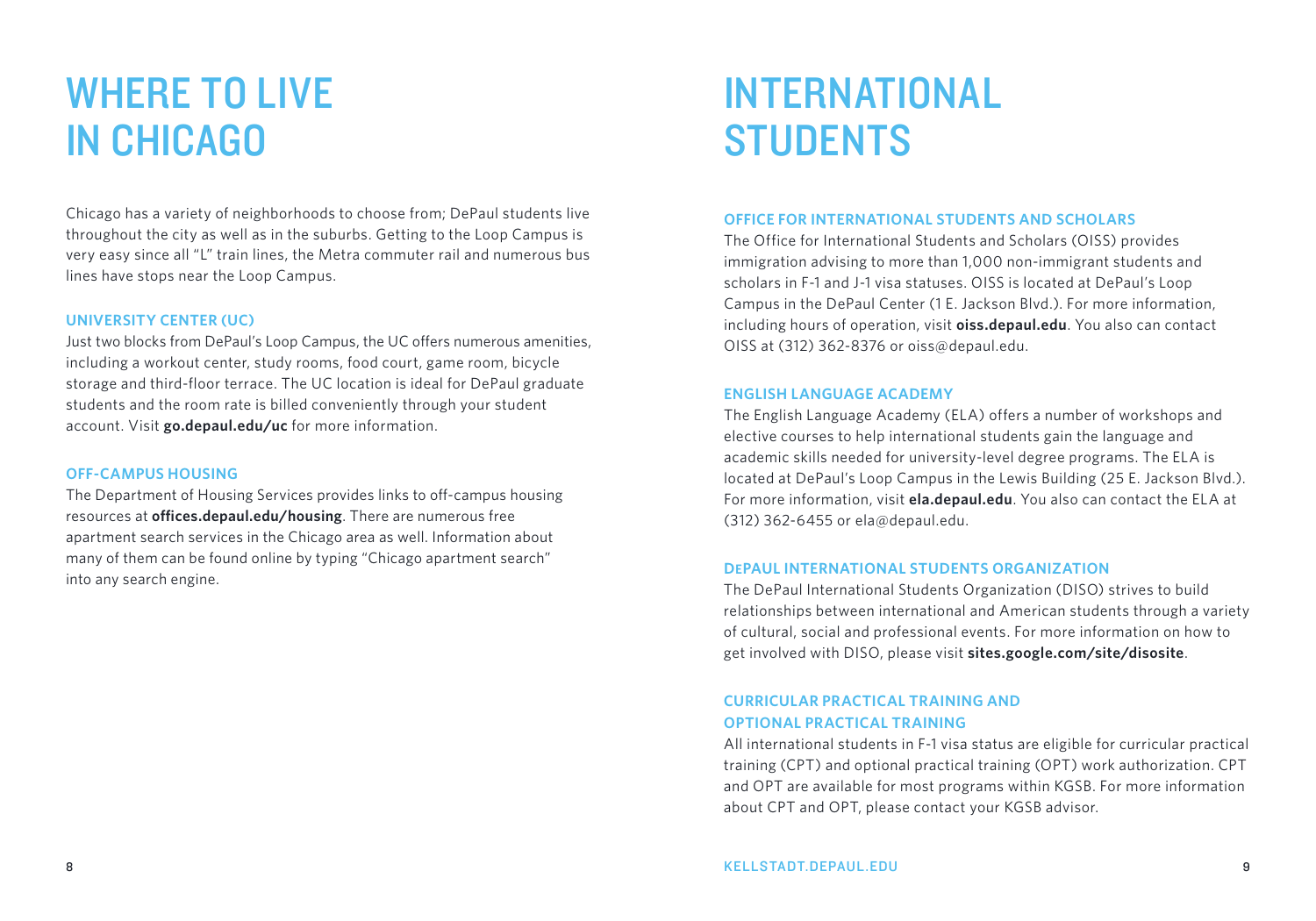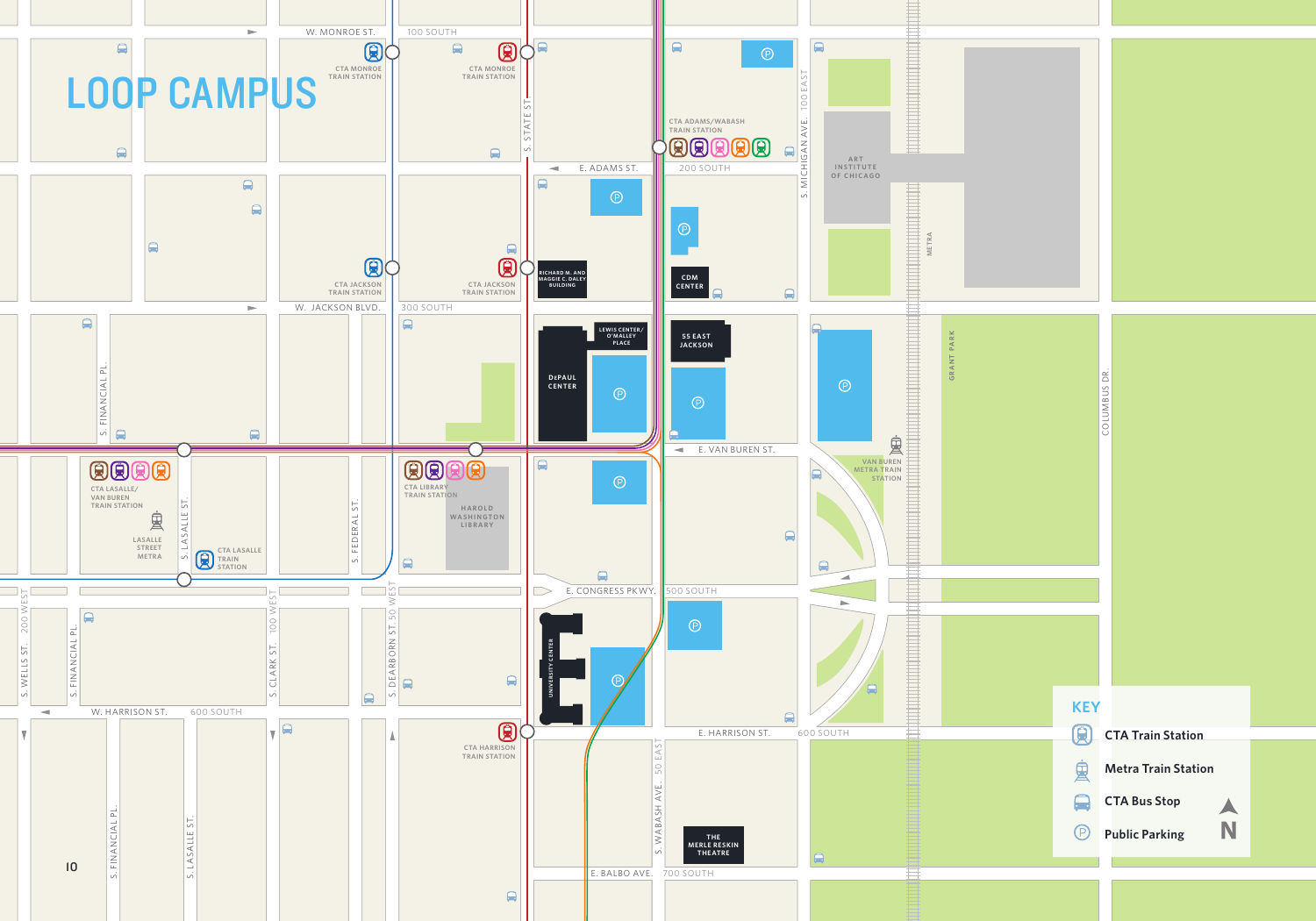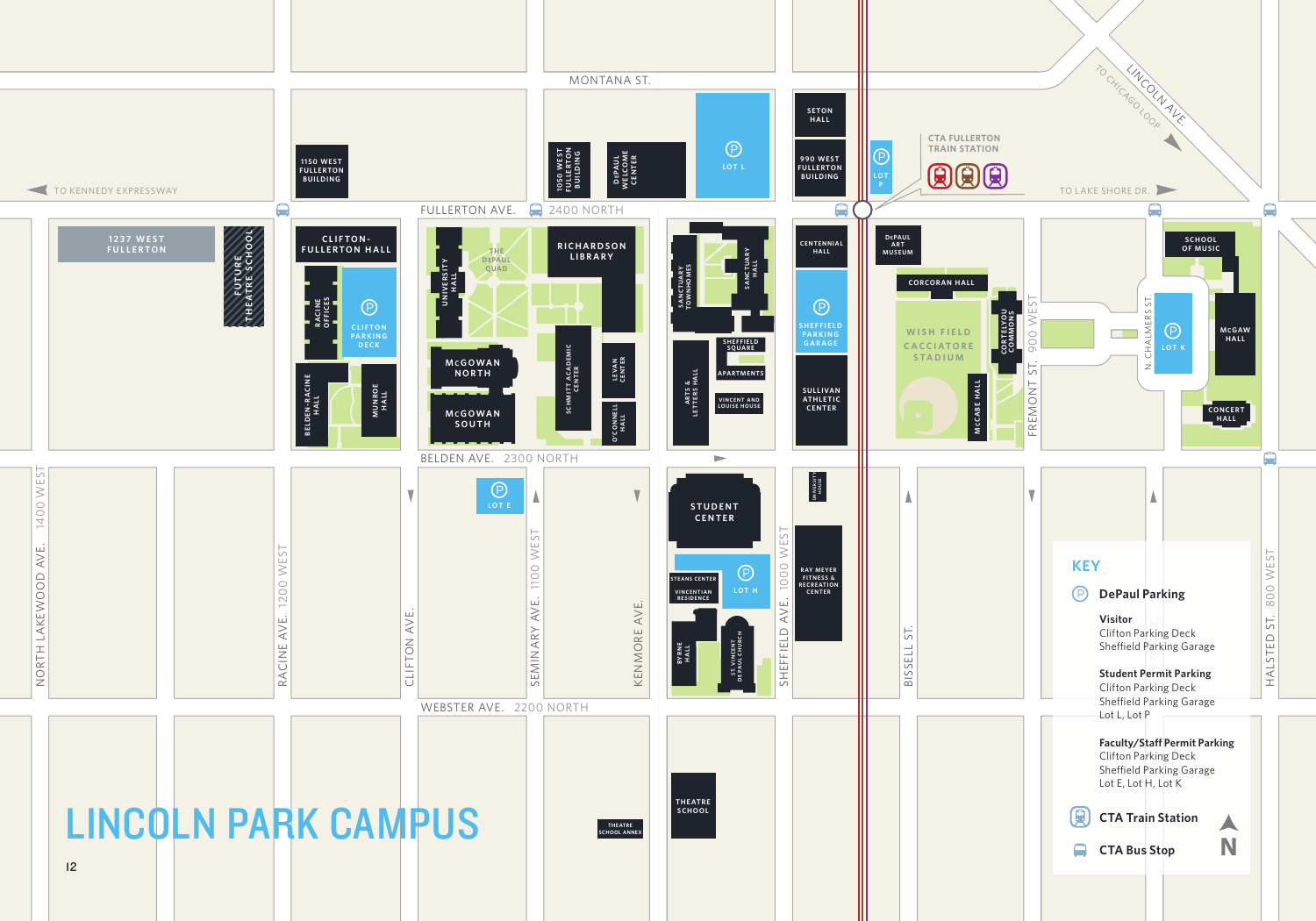# **TRANSPORTATION**

DePaul's Loop and Lincoln Park campuses are easily accessed by car, bus and train. The Loop Campus is served by all six Chicago Transit Authority (CTA) "L" train lines and numerous buses. It also is a short walk from all Metra train stations. The Lincoln Park Campus also is served by several buses and is connected to the Loop Campus by the Red, Brown and Purple "L" train lines. Both campuses are close to major expressways.

For directions, visit **go.depaul.edu/directions**. For more information about parking, visit **parkingservices.depaul.edu**.

## **CAMPUS LOCATIONS**

#### **Loop**

Kellstadt Graduate School of Business 1 E. Jackson Blvd., Suite 5300 Chicago, IL 60604 (312) 362-8810

## **Lincoln Park**

Student Center 2250 N. Sheffield Ave. Chicago, IL 60614 (773) 325-7000

#### **Naperville**

150 W. Warrenville Road Naperville, IL 60563 (312) 476-4500

## **O'Hare**

8770 W. Bryn Mawr Ave. Chicago, IL 60631 (312) 476-3600

#### **Oak Forest**

16333 S. Kilbourn Ave. Oak Forest, IL 60452 (312) 476-3000

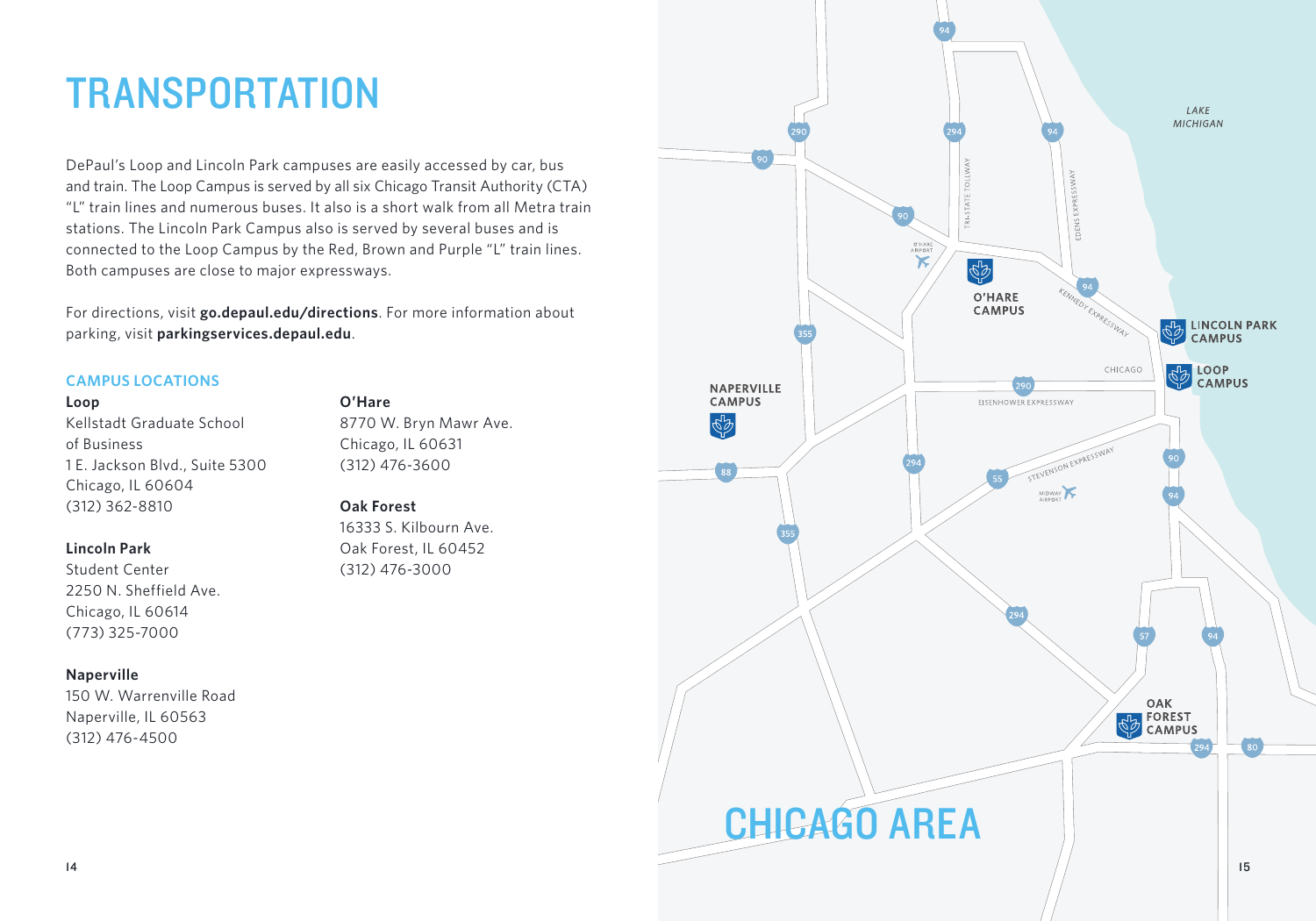| <b>NOTES</b> |  |  |  |
|--------------|--|--|--|
|              |  |  |  |
|              |  |  |  |
|              |  |  |  |
|              |  |  |  |
|              |  |  |  |
|              |  |  |  |
|              |  |  |  |
|              |  |  |  |
|              |  |  |  |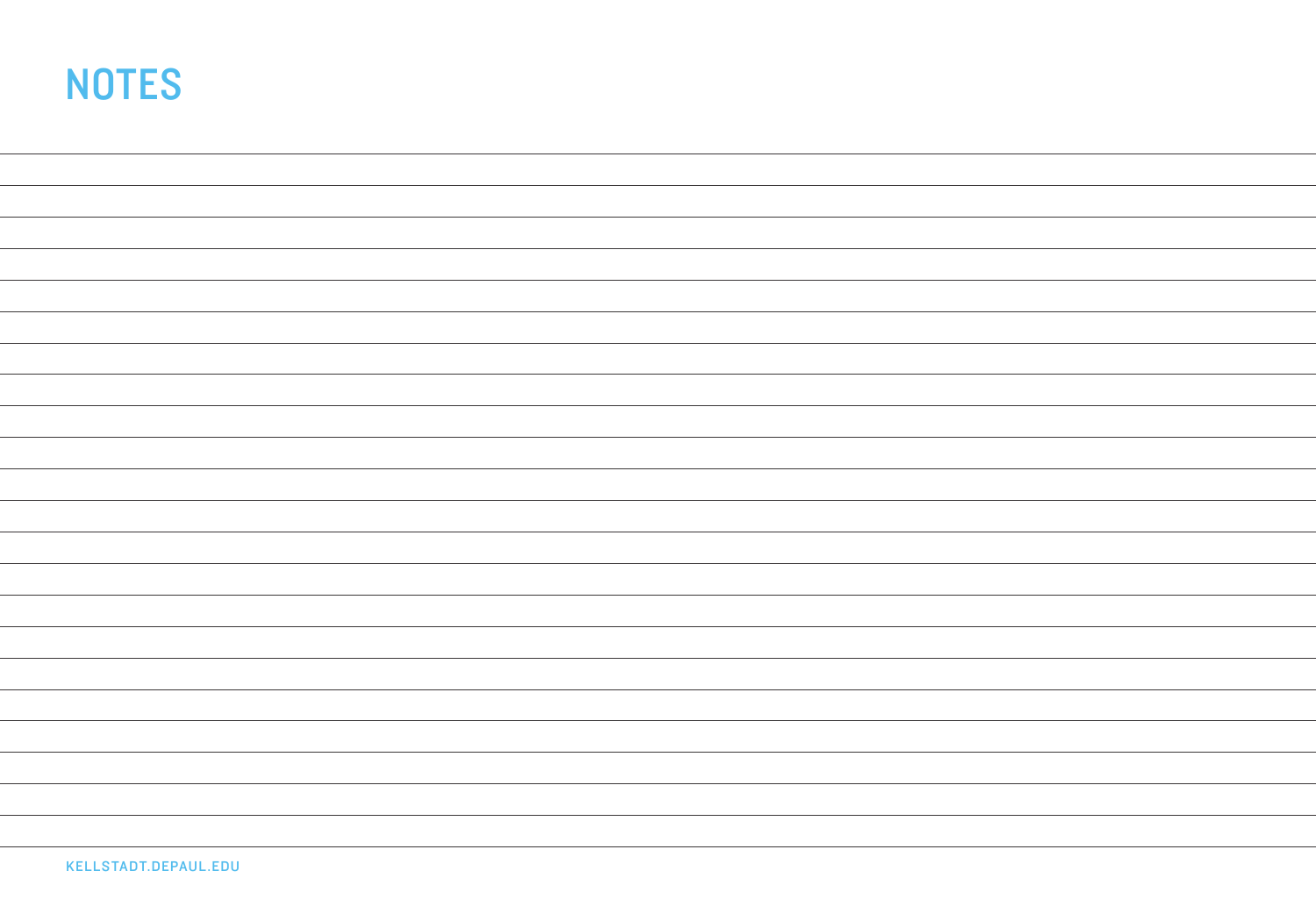KELLSTADT.DEPAUL.EDU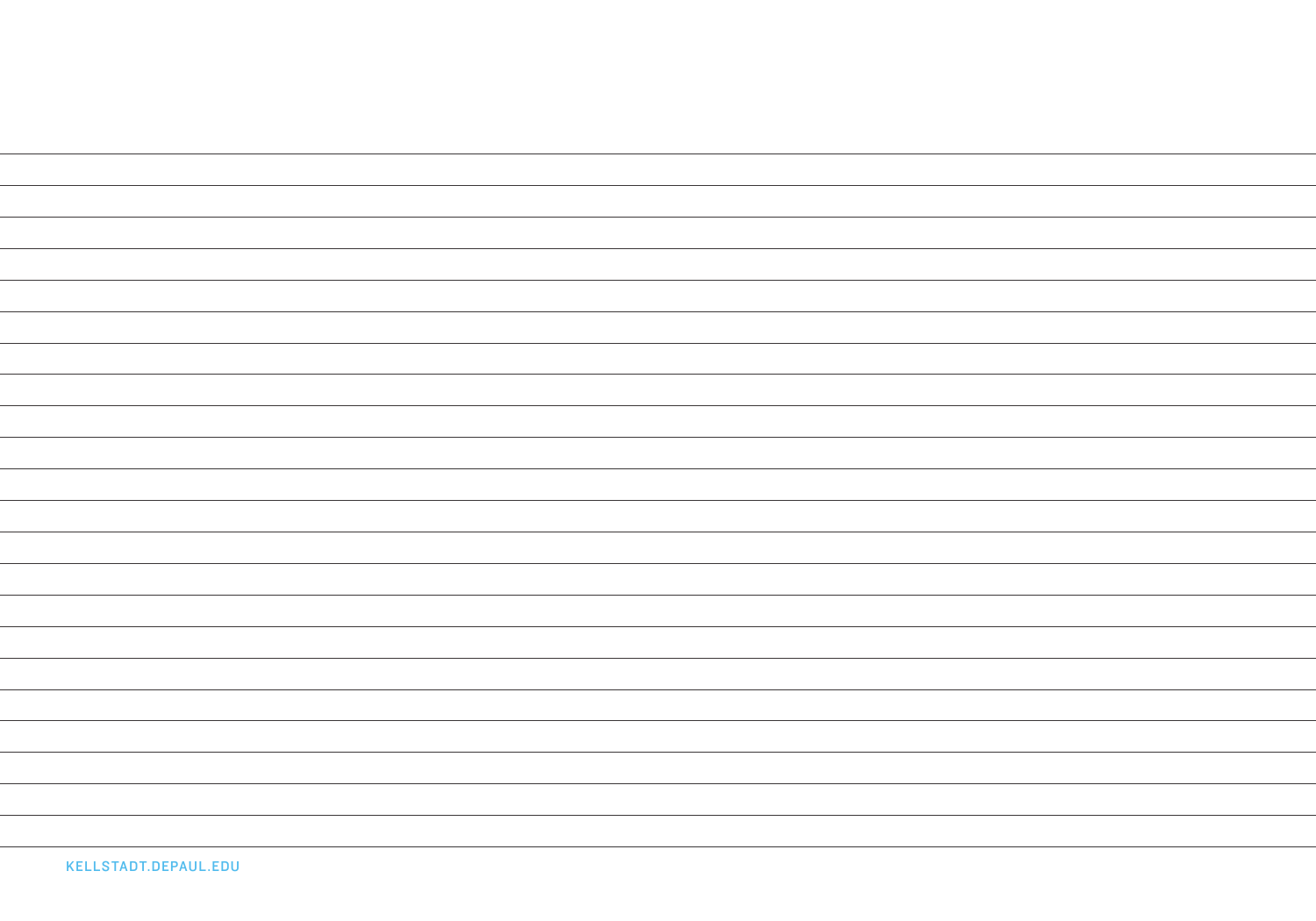# **CONTACT INFORMATION**

#### **CAMPUS LOCATIONS**

**Loop Campus** DePaul Center 1 E. Jackson Blvd. Suite 5300 Chicago, IL 60604 (312) 362-8810

**O'Hare Campus** 8770 W. Bryn Mawr Ave. Chicago, IL 60631 (312) 476-3600

**Naperville Campus** 150 W. Warrenville Rd. Naperville, IL 60563 (312) 476-4500

## **ACADEMIC DEPARTMENTS AND STUDENT SERVICES Department of Economics** (312) 362-8781

economics.depaul.edu

**Department of Finance** (312) 362-8826 finance.depaul.edu

**Department of Management** (312) 362-8783 management.depaul.edu

**Department of Marketing** (312) 362-8788 marketing.depaul.edu

**Department of Real Estate** (312) 362-5906 realestate.depaul.edu

**MBA Career Management Center** (312) 362-8272 mbacmc.depaul.edu

**School of Accountancy** (312) 362-8770 accountancy.depaul.edu

**School of Hospitality Leadership** (312) 362-6777 hospitality.depaul.edu

**Student Accounts/Financial Aid** (312) 362-6628 studentaccounts.depaul.edu depaul.edu/financial\_aid